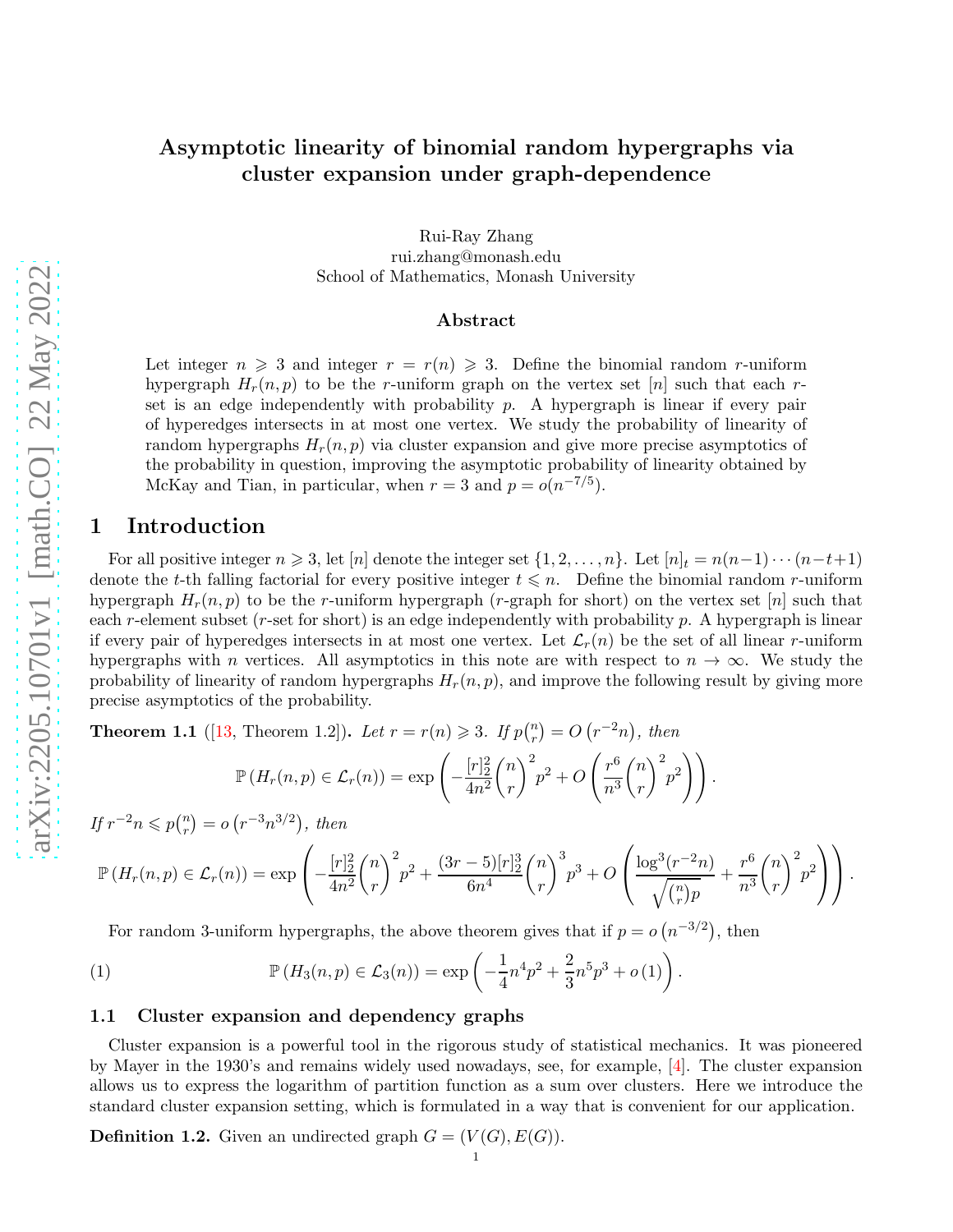- (d1) A connected component of G is a maximal set of vertices such that every pair of vertices is connected by a path. The number of connected components of G is denoted by  $c(G)$ .
- (d2) The set of polymers  $\mathcal{C}(G)$  of G is the vertex sets of all connected induced subgraphs of G, namely,

$$
\mathcal{C}(G) = \{ C \subseteq V(G) : c(G[C]) = 1 \},\
$$

where  $G[C]$  denotes the subgraph of G induced by the vertex set C. For any two distinct polymers  $C_i, C_j \in \mathcal{C}(G)$ , we write  $C_i \sim C_j$  if  $C_i \cup C_j \in \mathcal{C}(G)$ ; otherwise,  $C_i \nsim C_j$ . Equivalently,  $C_i \nsim C_j$ if  $d_G(C_i, C_j) > 1$  and otherwise,  $C_i \sim C_j$ , where  $d_G(\cdot, \cdot)$  denotes the graph distance in G, that is, the number of edges in the shortest path among two subsets of vertices. Note that if we have that  $C_i \sim C_j$  and  $C_i \cap C_j = \emptyset$ , then  $C_i$  and  $C_j$  are adjacent in G, that is, there exists an edge in  $E(G)$ , with one endpoint in  $C_i$  and the other in  $C_j$ . The size of a polymer, denoted by  $|C|$ , is the number of vertices in it.

- (d3) For every non-empty ordered multiset of polymers  $(C_1, \ldots, C_n) \in C(G)^n$ , let  $\mathbb{G}(C_1, \ldots, C_n)$  be the graph on  $[n]$  with  $\{i, j\} \in E(\mathbb{G})$  if  $C_i \sim C_j$ . For instance, fix a polymer  $C \in \mathcal{C}(G)$ . For a multiset of n copies of C, we have  $\mathbb{G}(C, \ldots, C) = K_n$ , where  $K_n$  denotes the complete graph on [n].
- (d4) A cluster  $\gamma$  is a non-empty ordered multiset of polymers  $(C_1, \ldots, C_{|\gamma|})$  such that  $\mathbb{G}(\gamma) = \mathbb{G}(C_1, \ldots, C_{|\gamma|})$ is connected. The size of a cluster  $\gamma$ , denoted by  $|\gamma|$ , is the number of polymers in it, and the number of vertices of a cluster  $\gamma$ , denoted by  $\|\gamma\|$ , is the sum of size of polymers it contains, that is,  $\|\gamma\| = \sum_{C \in \gamma} |C|.$
- (d5) The set of all clusters of G is denoted by  $\Gamma(G)$ . The set of all clusters of G with pairwise disjoint polymers is denoted by

$$
\Gamma_{\emptyset}(G) = \{ \gamma \in \Gamma(G) : C_i \cap C_j = \emptyset \text{ for any distinct } C_i, C_j \in \gamma \}.
$$

Note that each element in  $\Gamma_{\emptyset}(G)$  is a cluster whose elements form a partition of a polymer, since for every  $\gamma \in \Gamma_{\emptyset}(G)$ , polymers  $\{C : C \in \gamma\}$  are disjoint and their union  $\cup_{C \in \gamma} C \in \mathcal{C}(G)$ .

(d6) The set of all connected spanning subgraphs of  $G$  is

$$
CSpan(G) = \{ (V(G), E) : E \subseteq E(G), c((V(G), E)) = 1 \}.
$$

Here for every graph  $H \in \text{CSpan}(G)$ , we have  $V(H) = V(G)$ ,  $E(H) \subseteq E(G)$ , and  $c(H) = 1$ .

The cluster expansion method can be naturally combined with dependency graphs. The dependency graph models have been widely used in probability and statistics to establish normal or Poisson approximation via the Stein's method, cumulants, etc. (see, for example, [\[7,](#page-11-1) [8\]](#page-12-1)). They are also heavily used in probabilistic combinatorics, such as Lovász local lemma  $[3]$ , Janson's inequality  $[9]$ , concentration inequalities [\[21\]](#page-12-3), etc.

Given a graph  $G = (V, E)$ , we say that random variables  $\{X_i\}_{i \in V}$  are G-dependent if for any disjoint  $S, T \subset V$  such that  $d_G(S, T) > 1$ , random variables  $\{X_i\}_{i \in S}$  and  $\{X_i\}_{i \in T}$  are independent. Or equivalently, random variables  $\{X_i\}_{i \in C_1}$  and  $\{X_j\}_{j \in C_2}$  are independent for any two distinct polymers  $C_1$ and  $C_2$  of the graph G such that  $C_1 \not\sim C_2$ .

Note that the dependency graph for a set of random variables may not be necessarily unique and the sparser ones are the more interesting ones. Since no two disjoint  $S, T \subset [n]$  are non-adjacent in  $K_n$ , then the trivial dependency graph  $K_n$  is a valid dependency graph for any set of variables  $\{X_i\}_{i\in[n]}$ .

Given G-dependent random variables  $\{X_i\}_{i\in V(G)}$ , for every set of vertices  $S\subseteq V(G)$ , the joint moment of random variables  $\{X_i\}_{i\in S}$  is defined by

$$
\mu(S) = \mathbb{E}\left[\prod_{i \in S} X_i\right],
$$

with  $\mu(\emptyset) := 1$ . Let  $\{C_i\}_{i \in [n]}$  be a set of pairwise non-adjacent disjoint polymers of G, in other words, for all distinct  $i, j \in [n]$ , we have  $C_i \not\sim C_j$ , or equivalently,  $d_G(C_i, C_j) > 1$ . Then one important factorisation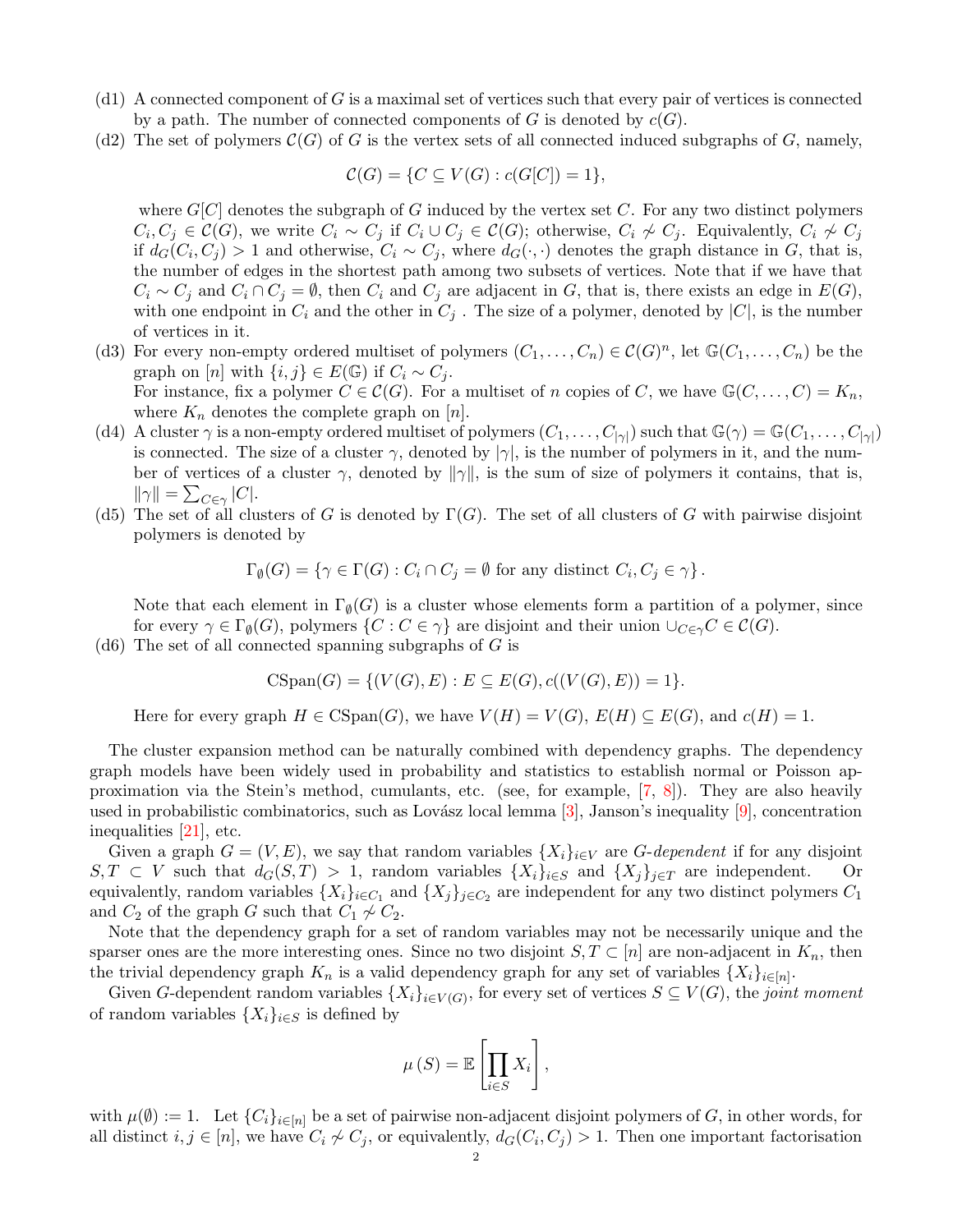property for G-dependent variables, following from the definition of dependency graph, is that

<span id="page-2-1"></span>(2) 
$$
\mu\left(\bigcup_{i\in[n]} C_i\right) = \prod_{i\in[n]} \mu(C_i).
$$

Let  ${X_v}_{v \in V(G)}$  be G-dependent random indicators and  $X = \sum_{v \in V(G)} X_v$ . In our application, each indicator indicates the occurrence of some combinatorial structure, and indicators are dependent with a dependency graph. By writing the probability of the non-existence of some combinatorial structure  $\mathbb{P}(X=0)$  as a partition function, the cluster expansion then gives the formal expansion formula as a sum over clusters, whose truncation approximates the asymptotic probability. This is inspired by [\[16\]](#page-12-4), in which they also treat  $\mathbb{P}(X=0)$  as a partition function and investigate the connections between cluster expansion and the Lovász local lemma, giving a lower bound for  $\mathbb{P} (X = 0)$ .

The standard cluster expansion gives the formal cluster expansion

<span id="page-2-0"></span>(3) 
$$
\log \mathbb{P}\left(X=0\right) = \sum_{\gamma \in \Gamma(G)} \frac{\phi(\gamma)}{|\gamma|!} (-1)^{||\gamma||} \prod_{C \in \gamma} \mu(C),
$$

with Ursell function  $\phi : \Gamma(G) \to \mathbb{R}$  defined by

<span id="page-2-5"></span>(4) 
$$
\phi(\gamma) = \sum_{H \in \text{CSpan}(\mathbb{G}(\gamma))} (-1)^{e_H},
$$

where  $e_H$  denotes the number of edges of the graph H. Note that if the cluster  $\gamma$  contains one single polymer  $C \in \mathcal{C}(G)$ , then  $\phi(\gamma) = 1$ , because  $\mathbb{G}(C) = K_1$ .

For completeness, we include a simple derivation of equation [\(3\)](#page-2-0), following the routine cluster expansion derivation procedure (see, for example,  $[16, \text{ Section 2.2}]$  or  $[4, \text{Proposition 5.3.}].$  First, the inclusionexclusion formula gives

<span id="page-2-2"></span>(5) 
$$
\mathbb{P}(X = 0) = \sum_{S \subseteq V(G)} (-1)^{|S|} \mu(S).
$$

Let  $\mathcal{G}_c$  be a graph on vertex set  $\mathcal{C}(G)$  such that for all distinct  $C_i, C_j \in \mathcal{C}(G)$ , if  $C_i \sim C_j$ , then  $\{C_i, C_j\} \in E(\mathcal{G}_c)$ . Next we utilise the factorisation property as shown in [\(2\)](#page-2-1) to prove that the right hand side of equation [\(5\)](#page-2-2) can be written as some partition function of hard-core model, more specifically, as a summation over independent sets of graph  $\mathcal{G}_c$ ,

<span id="page-2-4"></span>(6) 
$$
\mathbb{P}\left(X=0\right) = \sum_{U \in \mathcal{I}(\mathcal{G}_c)} \prod_{C \in U} (-1)^{|C|} \mu(C),
$$

where  $\mathcal{I}(G)$  denotes the set of all independent sets for every graph G.

For every  $S \subseteq V(G)$  such that  $S \in \mathcal{C}(G)$ , we have  $\{S\} \in \mathcal{I}(\mathcal{G}_c)$ . For every  $S \subseteq V(G)$  such that  $S \notin \mathcal{C}(G)$ , we have S induces a union of pairwise non-adjacent maximal connected subgraphs, that is, there exists a unique set of polymers  $U \in \mathcal{I}(\mathcal{G}_c)$  such that  $S = \bigcup_{C \in U} C$ , and  $C_i \nsim C_j$  for all pairs of distinct  $C_i, C_j \in U$ . The factorisation property [\(2\)](#page-2-1) then gives

<span id="page-2-3"></span>(7) 
$$
(-1)^{|S|} \mu(S) = \prod_{C \in S} (-1)^{|C|} \mu(C).
$$

Conversely, for every  $U \in \mathcal{I}(\mathcal{G}_c)$ , we have  $\cup_{C \in U} C \subseteq V(G)$ , thus U determines S uniquely; combining with equation  $(7)$ , it follows that equations  $(5)$  and  $(6)$  are equivalent.

Now we derive the formal cluster expansion. Let  $\binom{S}{i}$  $i_j^s$  denote the family of *i*-sets of S for every set S and every positive integer  $i \leq |S|$ . From equation [\(6\)](#page-2-4), we have

$$
\mathbb{P}(X=0) = \sum_{U \subseteq C(G)} \prod_{C \in U} (-1)^{|C|} \mu(C) \prod_{\{C_i, C_j\} \in {U \choose 2}} \mathbf{1}_{\{C_i \not\sim C_j\}} \n= 1 + \sum_{n \geq 1} \frac{1}{n!} \sum_{(C_1, \ldots, C_n) \in C(G)^n} \prod_{i \in [n]} (-1)^{|C_i|} \mu(C_i) \prod_{1 \leq i < j \leq n} \mathbf{1}_{\{C_i \not\sim C_j\}}.
$$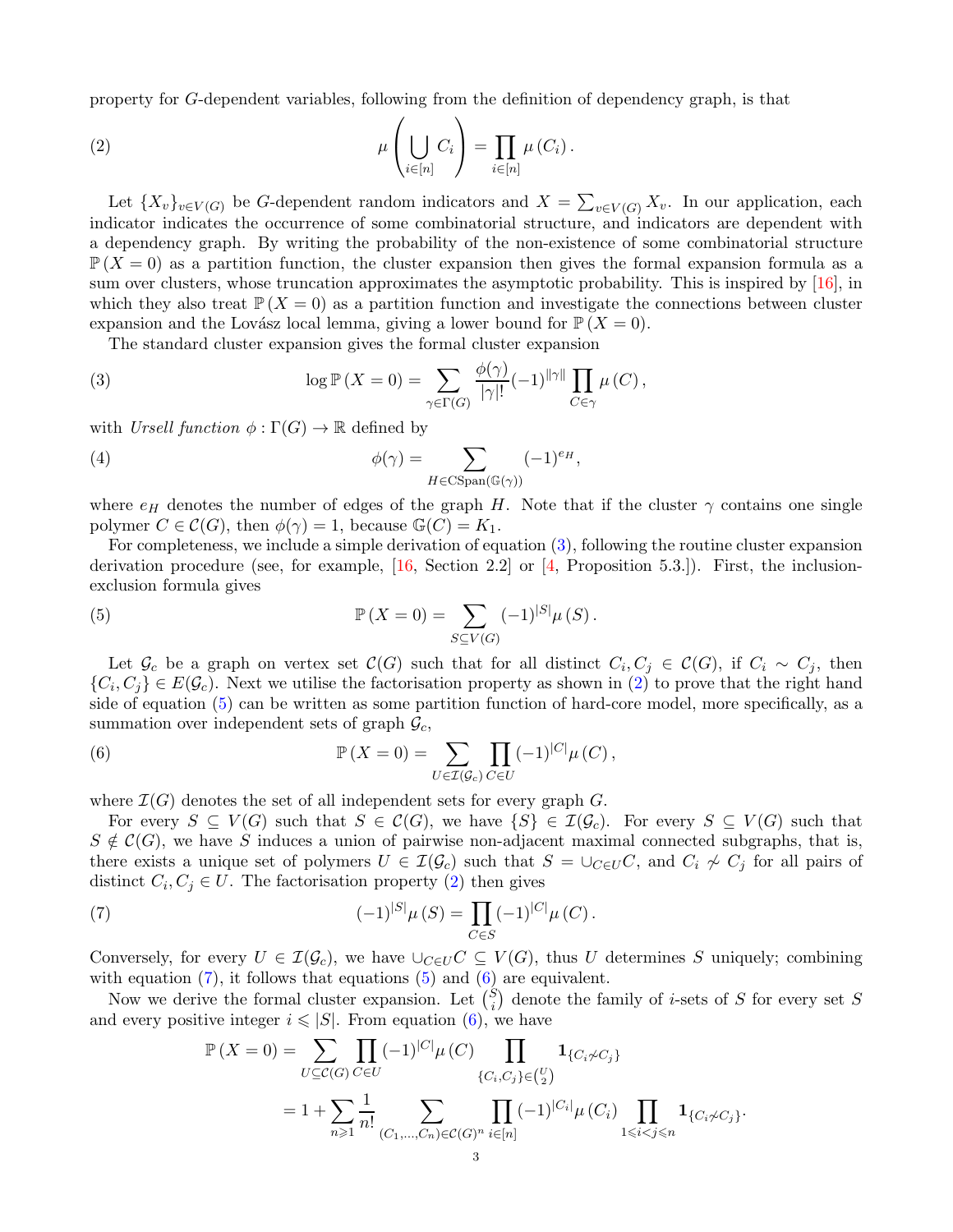Note that by a simple expansion,

$$
\prod_{1 \leq i < j \leq n} \mathbf{1}_{\{C_i \neq C_j\}} = \prod_{1 \leq i < j \leq n} \left(1 - \mathbf{1}_{\{C_i \sim C_j\}}\right) = \sum_{H \in \mathfrak{G}_n} (-1)^{e_H} \prod_{\{i,j\} \in E(H)} \mathbf{1}_{\{C_i \sim C_j\}},
$$

where  $\mathfrak{G}_n$  denotes the set of all graphs on *n* vertices. Then formally, we have

$$
\mathbb{P}\left(X=0\right) = 1 + \sum_{n\geqslant 1} \frac{1}{n!} \sum_{H\in\mathfrak{G}_n} W(H),
$$

where

$$
W(H) = \sum_{(C_1,...,C_{v_H}) \in \mathcal{C}(G)^{v_H}} (-1)^{e_H} \prod_{\{i,j\} \in E(H)} \mathbf{1}_{\{C_i \sim C_j\}} \prod_{k \in [v_H]} (-1)^{|C_k|} \mu(C_k),
$$

and  $W(H)$  satisfies

(a1)  $\dot{W}(H) = W(H')$  whenever H and H' are isomorphic  $H \cong H'$ , that is, differ only by vertices relabelling;

(a2)  $W(H) = W(H_1)W(H_2)$  whenever H is isomorphic to the disjoint union of  $H_1$  and  $H_2$ .

Let  $\mathfrak{C}_n$  be the set of all connected graphs on n vertices. Via the exponential formula [\[19,](#page-12-5) Corollary 5.1.6], we reduce the sum over the set of all graphs to the set of all connected graphs

$$
\log \mathbb{P}\left(X=0\right) = \sum_{n\geqslant 1} \frac{1}{n!} \sum_{H \in \mathfrak{C}_n} W(H) = \sum_{\gamma \in \Gamma(G)} \frac{1}{|\gamma|!} \sum_{H \in \text{CSpan}(\mathbb{G}(\gamma))} (-1)^{e_H + ||\gamma||} \prod_{C \in \gamma} \mu(C),
$$

where  $\Gamma(G)$  denotes the set of all clusters of G. A similar derivation of the cluster expansion utilizing the exponential formula also appears in  $[4,$  Proposition 5.3]. Then equation [\(3\)](#page-2-0) follows.

**Remark 1.3.** (r1) In probability theory and statistical physics, given a graph H and a vector  $p =$  ${p_v}_{v\in V(H)}$ , the partition function of the hard-core model (also the independence polynomial) on H is defined by

$$
\mathbf{I}_H(\boldsymbol{p}) = \sum_{U \in \mathcal{I}(H)} \prod_{i \in U} p_i.
$$

The cluster expansion is essentially the multivariate Taylor series for  $\log I_H(p)$  in variables  $\{p_v\}_{v\in V(H)}$ around **0**. Let  $\mu = ((-1)^{|C|}\mu(C))_{C \in \mathcal{C}(G)}$ . Then equation [\(6\)](#page-2-4) can be regarded as the partition function  $\mathbf{I}_{\mathcal{G}_c}(\boldsymbol{\mu})$  of the hard-core model on  $\mathcal{G}_c$ .

(r2) For independent indicators  $\{X_i\}_{i\in[n]}$ , if  $0 \leq \mathbb{E}[X_i] < 1$  for all  $i \in [n]$ , then we have the Taylor series of logarithmic function

<span id="page-3-0"></span>(8) 
$$
\log \mathbb{P}(X = 0) = \sum_{i \in [n]} \log (1 - \mathbb{E}[X_i]) = -\sum_{i \in [n]} \sum_{j \geq 1} \frac{1}{j} \mathbb{E}[X_i]^j.
$$

The empty graph  $\overline{K}_n := (n, \emptyset)$  is a valid dependency graph for this independent case. Since the polymers of  $\overline{K}_n$  are all of size one containing a single vertex, and the clusters of  $\overline{K}_n$  are all multisets containing multiple copies of the same vertex, then for independent indicators  $\{X_v\}_{v\in[n]}$ , expansion in equation [\(3\)](#page-2-0) becomes

<span id="page-3-1"></span>
$$
(9) \quad \log \mathbb{P}\left(X=0\right) = \sum_{\gamma \in \Gamma[\overline{K}_n]} \frac{\phi(\gamma)}{|\gamma|!} (-1)^{||\gamma||} \prod_{C \in \gamma} \mu\left(C\right) = \sum_{i \in [n]} \sum_{j \geq 1} \frac{1}{j!} \sum_{H \in CSpan(K_j)} (-1)^{e_H} (-1)^{j} \mathbb{E}\left[X_i\right]^j.
$$

Comparing [\(8\)](#page-3-0) and [\(9\)](#page-3-1), it follows that

<span id="page-3-2"></span>(10) 
$$
\sum_{H \in CSpan(K_n)} (-1)^{e_H} = (-1)^{n-1} (n-1)!,
$$

which is well-known, see, for example,  $[16, Eq. (2.13)]$  $[16, Eq. (2.13)]$  or  $[20, Eq. (3.37)].$  $[20, Eq. (3.37)].$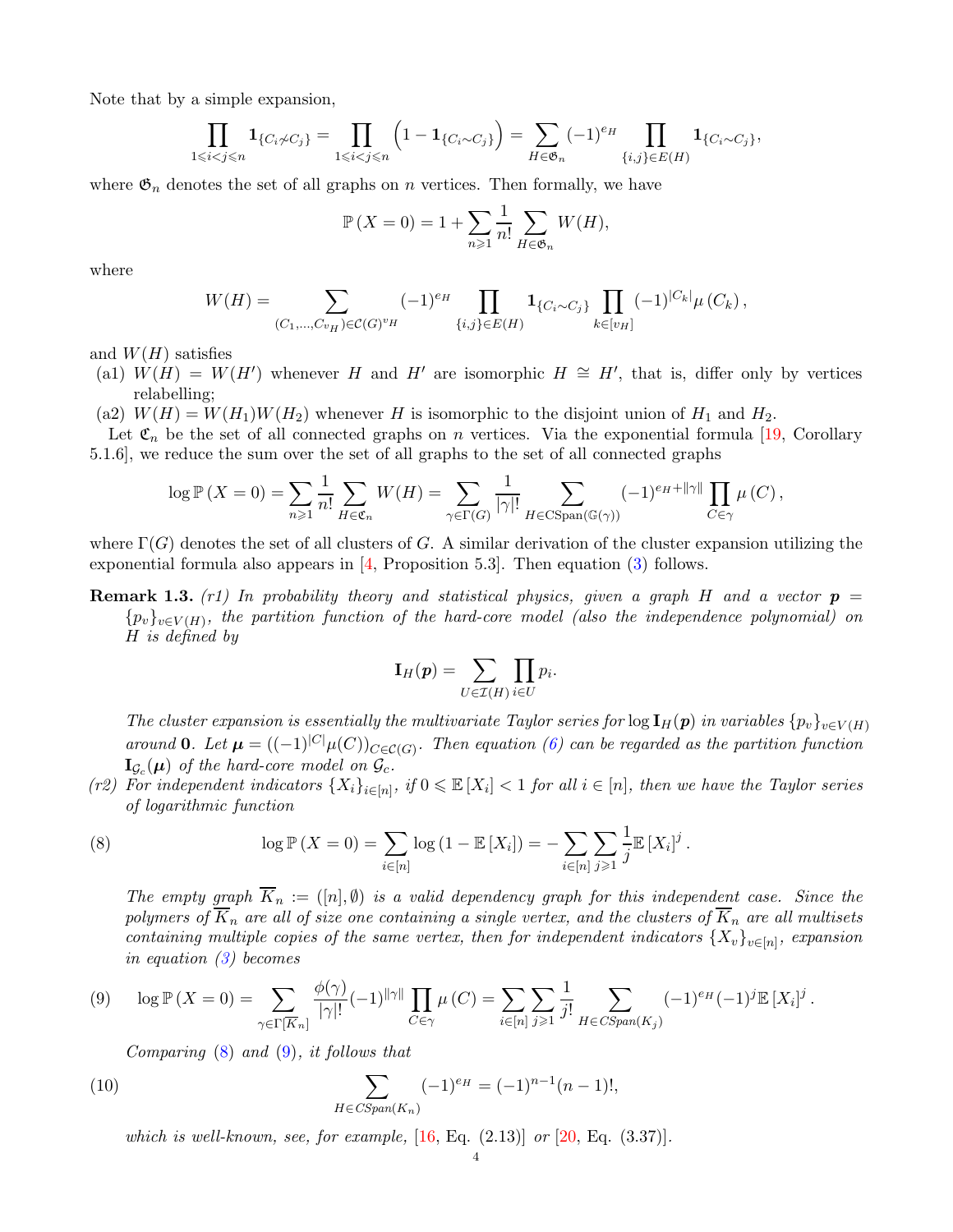## 2 Linearity of binomial random hypergraphs

The probability of random hypergraphs being linear is equal to the probability of the non-existence of hyperedge pairs intersecting in more than one vertex. Then we accordingly define a set  $\mathcal F$  of 'forbidden' hypergraphs, containing all r-graphs  $(e_1 \cup e_2, \{e_1, e_2\})$  on vertex set  $e_1 \cup e_2$  such that  $2 \leqslant |e_1 \cap e_2| < r$ :

<span id="page-4-2"></span>(11) 
$$
\mathcal{F} = \bigcup_{2 \leq t \leq r-1} \Big\{ (e_1 \cup e_2, \{e_1, e_2\}) : |e_1| = |e_2| = r, |e_1 \cap e_2| = t \Big\}.
$$

Note that removing isomorphic duplicates from  $\mathcal F$  does not affect the probability that we are interested in, we thus assume that the r-graphs in  $\mathcal F$  are pairwise non-isomorphic. We also can assume that no hypergraphs in  $\mathcal F$  have isolated vertices.

The complete r-graph on n vertices, denoted by  $K_n^r$ , is the hypergraph consisting of n vertices and all possible edges of size r, that is,  $K_n^r = ([n], \{S \subseteq [n] : |S| = r\})$ . For every  $F \in \mathcal{F}$ , let  $A^F$  be the set of all subgraphs of  $K_n^r$  that are isomorphic to F. There are  $[n]_{v_{F}}/Aut(F)$  such subgraphs, where  $Aut(F)$ denotes the number of automorphisms of F. Let  $A^{\mathcal{F}} = \cup_{F \in \mathcal{F}} A^F$ . Then the random variable

$$
X = \sum_{F \in A^{\mathcal{F}}} \mathbf{1}_{\{F \subset H_r(n,p)\}}
$$

counts the number of all copies of all forbidden r-graphs of  $\mathcal F$  in  $H_r(n,p)$ . Hence the probability of random hypergraphs being linear  $\mathbb{P}(H_r(n,p) \in \mathcal{L}_r(n))$  equals the probability  $\mathbb{P}(X=0)$  such that  $H_r(n,p)$  avoids all copies of all r-graphs of  $\mathcal F$ .

Next we define a dependency graph D on the vertex set  $A^{\mathcal{F}}$  for random indicators  $\{1_{\{F \subset H_r(n,p)\}}\}_{F \in A^{\mathcal{F}}}$ with two indicators being dependent if the corresponding forbidden  $r$ -graphs share edges,

<span id="page-4-0"></span>(12) 
$$
D = \left(A^{\mathcal{F}}, \left\{ \{F_1, F_2\} \in \binom{A^{\mathcal{F}}}{2} : E(F_1) \cap E(F_2) \neq \emptyset \right\} \right).
$$

Using the above dependency graph for random indicators of the forbidden structures, we then can utilize the truncated cluster expansion series to approximate the probability of a binomial random runiform hypergraph being linear and to obtain more precise asymptotic probability of linearity. In this setting, a polymer is a set of forbidden subgraphs whose induced subgraph in  $D$  is connected. We will use the truncation of cluster expansion series involving clusters with certain restricted number of forbidden subgraphs. For every integer  $k > 0$ , denote the k-th term of the cluster expansion and the k-th truncated expansion with disjoint polymers as

$$
L_{D,k}^{\emptyset}:=\sum_{\gamma\in\Gamma_{\emptyset}(D): \|\gamma\|=k}\frac{\phi(\gamma)}{|\gamma|!}(-1)^{\|\gamma\|}\prod_{C\in\gamma}\mu\left(C\right)\quad \text{ and }\quad T_{D,k}^{\emptyset}:=\sum_{i\in[k-1]}L_{D,i}^{\emptyset}.
$$

Now we are ready to state our main result utilizing the truncated cluster expansion.

**Theorem 2.1.** Let  $r = r(n) \ge 3$ . If  $p = o(n^{2-r})$ , then for every integer  $k > 0$ ,

<span id="page-4-3"></span>(13) 
$$
\mathbb{P}\left(H_r(n,p)\in\mathcal{L}_r(n)\right)=\exp\left(T_{D,k}^{\emptyset}+O\left(\Delta_{k+1}(D)\right)+o(1)\right),
$$

where D is the dependency graph for the indicators of forbidden r-graphs defined by [\(12\)](#page-4-0) and  $\Delta_i(D)$ denotes the sum of joint moments over polymers of size i in the graph  $D$ ,

$$
\Delta_i(D) = \sum_{C \in \mathcal{C}(D): |C| = i} \mu(C).
$$

Moreover, for any  $\varepsilon > 0$ , if  $p = o(n^{2-r-\varepsilon})$ , then there exists an integer  $k = k(\varepsilon) > 0$  such that

<span id="page-4-1"></span>(14) 
$$
\mathbb{P}\left(H_r(n,p)\in\mathcal{L}_r(n)\right)=\exp\left(T_{D,k}^{\emptyset}+o(1)\right).
$$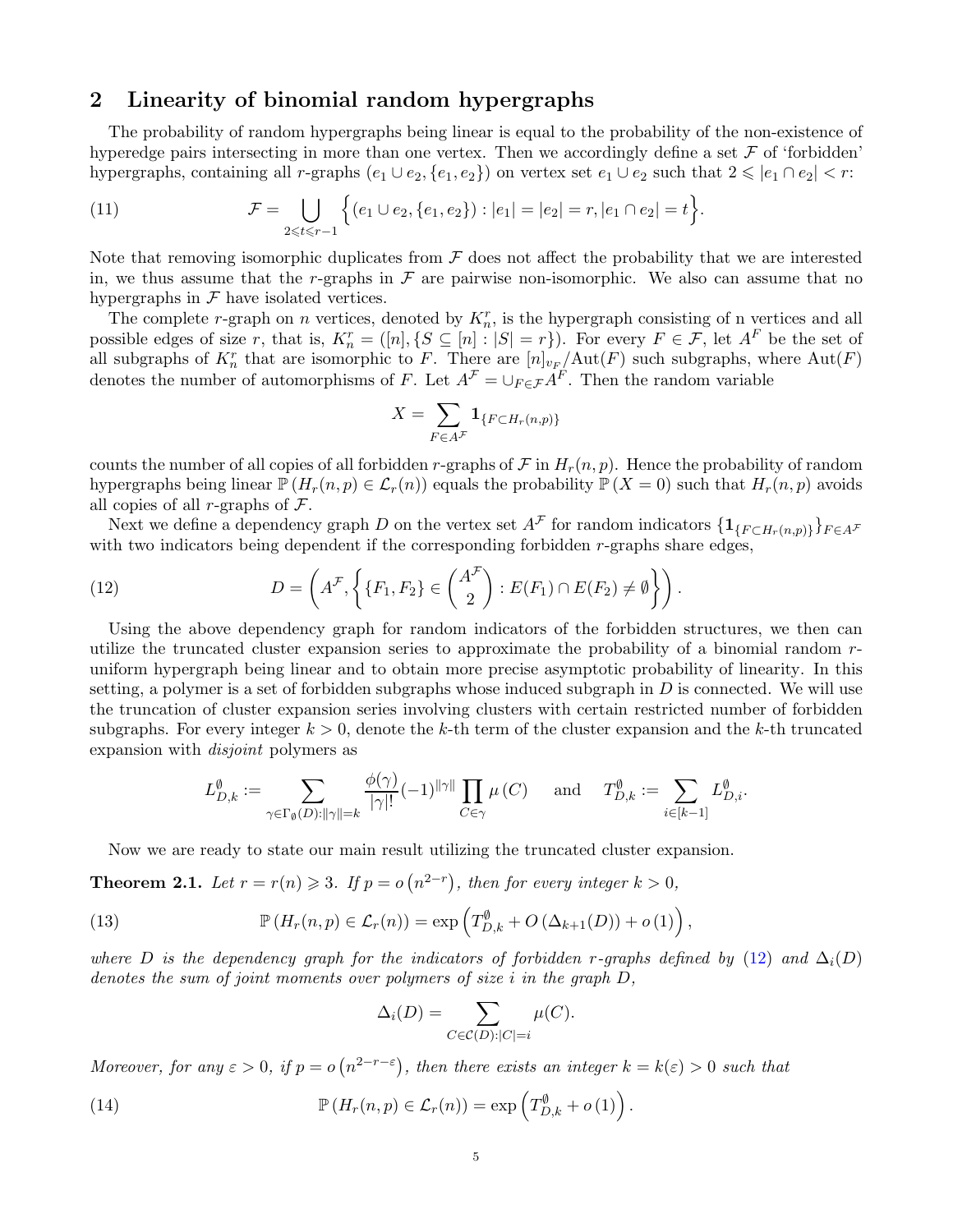Theorem [2.1](#page-4-1) gives the more precise asymptotics of the probability of random hypergraphs being linear. We next consider a specific example, by restricting to the 3-uniform hypergraphs case, and computing only the first few terms of the series explicitly for illustration purpose. This extends the asymptotic probability of linearity for  $H_3(n, p)$  given by McKay and Tian in [\(1\)](#page-0-0).

Corollary 2.2. If  $p = o(n^{-7/5})$ , then

<span id="page-5-3"></span>(15) 
$$
\mathbb{P}(H_3(n,p) \in \mathcal{L}_3(n)) = \exp\left(-\frac{1}{4}n^4p^2 + \frac{2}{3}n^5p^3 - \frac{55}{24}n^6p^4 + \frac{3}{2}n^3p^2 + o(1)\right).
$$

### 3 Proofs of main results

The density of a graph G is defined by  $d(G) = e_G/v_G$ , where  $v_G$  and  $e_G$  are the numbers of vertices and edges of G respectively. Another commonly used (see, for example, [\[15,](#page-12-7) [14\]](#page-12-8)) density measure  $m_{\star}(G)$ is defined by

(16) 
$$
m_{\star}(G) = \min_{H \subseteq G, e_H \geq 1} \frac{e_G - e_H}{v_G - v_H}.
$$

Next we introduce joint cumulant, which is a fundamental tool in probability theory. Given Gdependent random variables  $\{X_v\}_{v\in V(G)}$ , for every set of vertices  $S\subseteq V(G)$ , the joint cumulant of random variables  $\{X_i\}_{i\in S}$  is defined by

(17) 
$$
\kappa(S) = \sum_{\pi \in \Pi(S)} (-1)^{|\pi|-1} (|\pi| - 1)! \prod_{P \in \pi} \mu(P),
$$

where  $\Pi(S)$  denotes the set of all partitions of S. The joint cumulant  $\kappa(S)$  can be regarded as a measure of the mutual dependences of the variables in S. An important property of the joint cumulant  $\kappa(S)$  is that if S can be partitioned into two subsets  $S_1$  and  $S_2$  such that the variables in  $S_1$  are independent of the variables in  $S_2$ , then  $\kappa(S) = 0$ . In other words, if  $S \notin \mathcal{C}(G)$ , then  $\kappa(S) = 0$  (see, for example, [\[18\]](#page-12-9)).

Given a family F of r-graphs, we consider the probability that  $H_r(n, p)$  is F-free, that is, it simultaneously avoids all copies of all r-graphs in F. Let  $i > 0$  be an integer, define  $\kappa_i(D)$  to be the sum of joint cumulants over polymers of size  $i$  in the dependency graph  $D$ , namely,

$$
\kappa_i(D) = \sum_{C \in \mathcal{C}(D): |C| = i} \kappa(C).
$$

<span id="page-5-1"></span>**Lemma 3.1** ([\[14,](#page-12-8) Corollary 12]). Let F be a finite family of r-graphs and  $p = p(n) \in (0, 1)$  satisfy (18)  $np^{m_{\star}(\mathcal{F})} = o(1)$  and  $np^{2d(\mathcal{F})} = o(1)$ ,

where

$$
m_{\star}(\mathcal{F}) = \min_{G \in \mathcal{F}} m_{\star}(G) \quad and \quad d(\mathcal{F}) = \min_{G \in \mathcal{F}} d(G).
$$

 $\mathbf{I}$ 

Then, for every integer  $k > 0$ , we have

<span id="page-5-0"></span>(19) 
$$
\left|\log \mathbb{P}\left(H_r(n,p) \text{ is } \mathcal{F}\text{-free}\right) - \sum_{i\in[k]} (-1)^i \kappa_i(D)\right| = O\left(\Delta_{k+1}(D)\right) + o\left(1\right).
$$

Moreover, if  $np^{m_{\star}(\mathcal{F})} = n^{-\varepsilon}$  for some  $\varepsilon > 0$ , then there exists an integer  $k = k(\varepsilon, \mathcal{F}) > 0$  such that  $\Delta_{k+1}(D) = o(1).$ 

Here we introduce another lemma relating the cluster expansion and cumulant series in equation [\(19\)](#page-5-0). **Lemma 3.2** (Cumulant-cluster lemma). Let  $\{X_v\}_{v\in V(G)}$  be G-dependent random indicators and  $k > 0$ be an integer. Then

<span id="page-5-2"></span>(20) 
$$
T_{G,k+1}^{\emptyset} = \sum_{C \in \mathcal{C}_k(G)} (-1)^{|C|} \kappa(C),
$$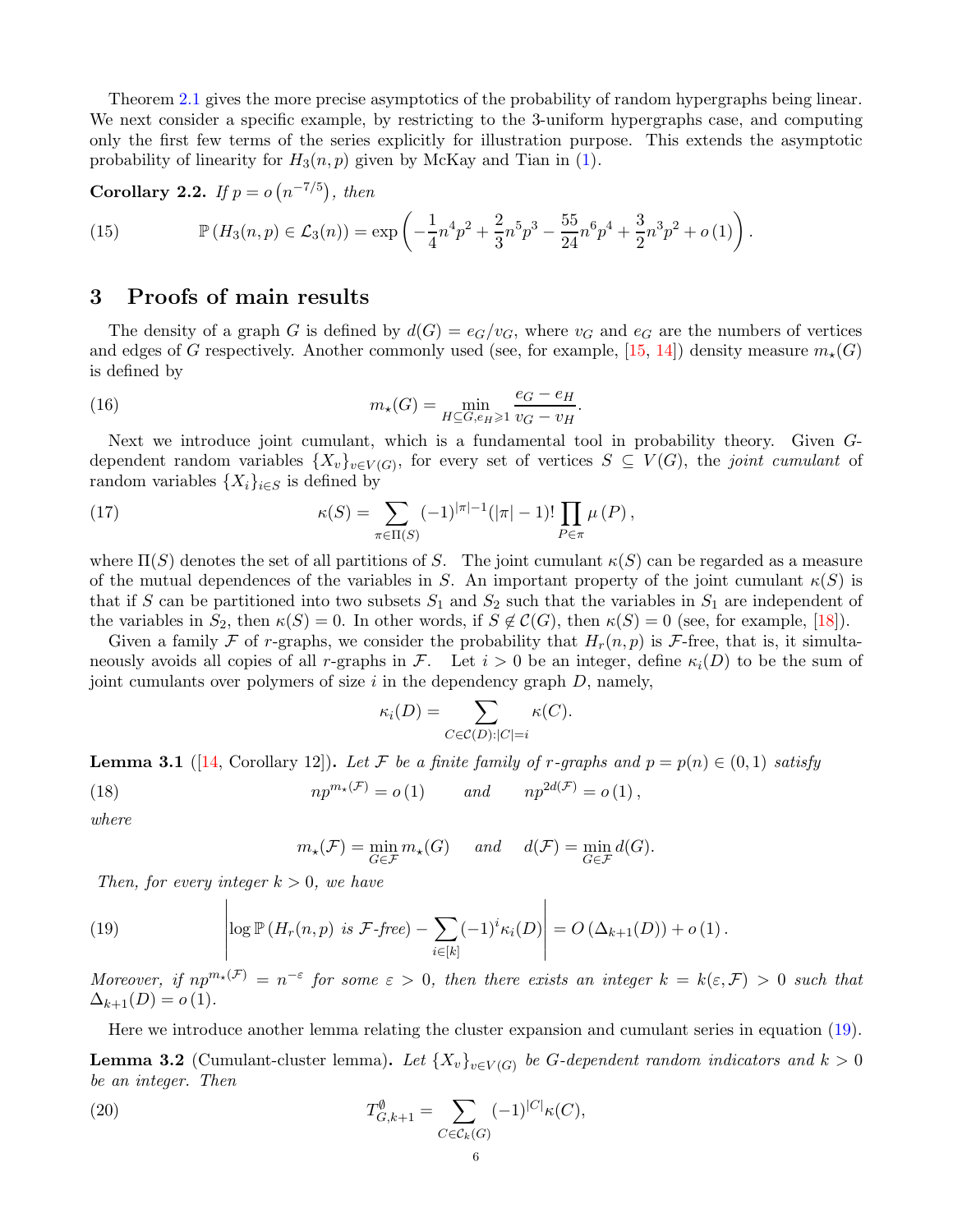where  $\mathcal{C}_k(G) = \{C \in \mathcal{C}(G) : |C| \in [k]\}$  denotes the set of polymers with size at most k.

Now we are ready to prove the main result.

*Proof of Theorem [2.1.](#page-4-1)* Let  $\mathcal F$  defined by equation [\(11\)](#page-4-2) be the set of forbidden r-graphs. Since each r-set of [n] is an edge independently with probability p in  $H_r(n, p)$ , then for distinct subgraphs  $F_1, F_2 \in A^{\mathcal{F}}$ , indicators  $\mathbf{1}_{\{F_1 \subset H_r(n,p)\}}$  and  $\mathbf{1}_{\{F_2 \subset H_r(n,p)\}}$  are dependent if  $E(F_1) \cap E(F_2) \neq \emptyset$ . Hence graph D defined by equation [\(12\)](#page-4-0) is a dependency graph for random indicators  $\mathbf{1}_{\{F \subset H_r(n,p)\}}$  for  $F \in A^{\mathcal{F}}$ .

Next we verify conditions in equation [\(18\)](#page-5-1). Since

$$
m_{\star}(\mathcal{F}) = \min_{G \in \mathcal{F}} \min_{H \subseteq G, e_H \ge 1} \frac{e_G - e_H}{v_G - v_H} = \frac{1}{\max_{G \in \mathcal{F}} \max_{H \subseteq G, e_H \ge 1} (v_G - v_H)} = \frac{1}{r - 2}
$$

and

$$
d(\mathcal{F}) = \min_{G \in \mathcal{F}} d(G) = \min_{G \in \mathcal{F}} \frac{e_G}{v_G} = \frac{2}{\max_{G \in \mathcal{F}} v_G} = \frac{1}{r - 1},
$$

then  $2d(\mathcal{F}) \geq m_\star(\mathcal{F})$  for all  $r \geq 3$ . Thus if  $np^{1/(r-2)} = o(1)$ , then

(21) 
$$
\left| \log \mathbb{P} \left( H_r(n,p) \in \mathcal{L}_r(n) \right) - T_{D,k}^{\emptyset} \right| = O \left( \Delta_{k+1} \right) + o \left( 1 \right).
$$

Moreover, if  $p = o(n^{-(r-2)-\epsilon})$  for some  $\epsilon > 0$ , then combining with Lemma [3.2,](#page-5-2) we complete the  $\Box$ 

What remains is to show Lemma [3.2.](#page-5-2) We introduce an auxiliary lemma for its proof.

Lemma 3.3. For all connected graph H, we have

<span id="page-6-0"></span>(22) 
$$
\sum_{\pi \in \Pi(V(H))} \sum_{G \in CSpan(K_{|\pi|})} (-1)^{e_G} \prod_{P \in \pi} \mathbf{1}_{\{P \in \mathcal{I}(H)\}} = \sum_{G \in CSpan(H)} (-1)^{e_G}.
$$

We first introduce the chromatic polynomial. Given a graph H and a positive integer  $\lambda$ , a (proper) λ-colouring of H is a map  $\Phi: V(H) \to [\lambda]$  such that  $\Phi(u) \neq \Phi(v)$  for all  $\{u, v\} \in E(H)$ . The *chromatic* polynomial  $P_H(\lambda)$  of H is the number of  $\lambda$ -colourings of H.

Given a graph H and a positive integer k, a partition containing k subsets  $\{V_1, \ldots, V_k\}$  of  $V(H)$  is called a k-independent partition of H if for every  $i \in [k]$ , we have  $V_i \neq \emptyset$  and  $V_i \in \mathcal{I}(H)$ . Let  $\alpha(H, k)$ count the k-independent partition of  $H$ . Then we have the chromatic polynomial in factorial form

(23) 
$$
P_H(\lambda) = \sum_{k=1}^{v_H} \alpha(H,k)[\lambda]_k,
$$

(see, for example, [\[2,](#page-11-3) Theorem 1.4.1]). An equivalent formula for  $P_H(\lambda)$  written as a polynomial in  $\lambda$ , known as the Whitney-Tutte-Fortuin-Kasteleyn representation (see, for example, [\[12,](#page-12-10) Eq. (A.11)] or [\[17,](#page-12-11) Eq.  $(1.2)$ ] is

<span id="page-6-1"></span>(24) 
$$
P_H(\lambda) = \sum_{E \subseteq E(H)} (-1)^{|E|} \lambda^{c(E)},
$$

where  $c(E) = c(V(H), E)$  counts the number of the connected components of subgraph  $(V(H), E)$  for every edge set  $E \subseteq E(H)$ .

*Proof of Lemma [3.3.](#page-6-0)* By inspecting equations  $(24)$  and  $(4)$ , one observes that the Ursell function is the linear term of the chromatic polynomial (this is also a well-known fact, see, for exmaple, [\[1\]](#page-11-4)). Then we have the right hand side of equation [\(22\)](#page-6-0)

<span id="page-6-2"></span>(25) 
$$
\sum_{G \in \text{CSpan}(H)} (-1)^{e_G} = \frac{dP_H(\lambda)}{d\lambda} \Big|_{\lambda=0} = \frac{d}{d\lambda} \left( \sum_{k=1}^{v_H} \alpha(H,k) [\lambda]_k \right) \Big|_{\lambda=0} = \sum_{k=1}^{v_H} \alpha(H,k) (-1)^{k-1} (k-1)!.
$$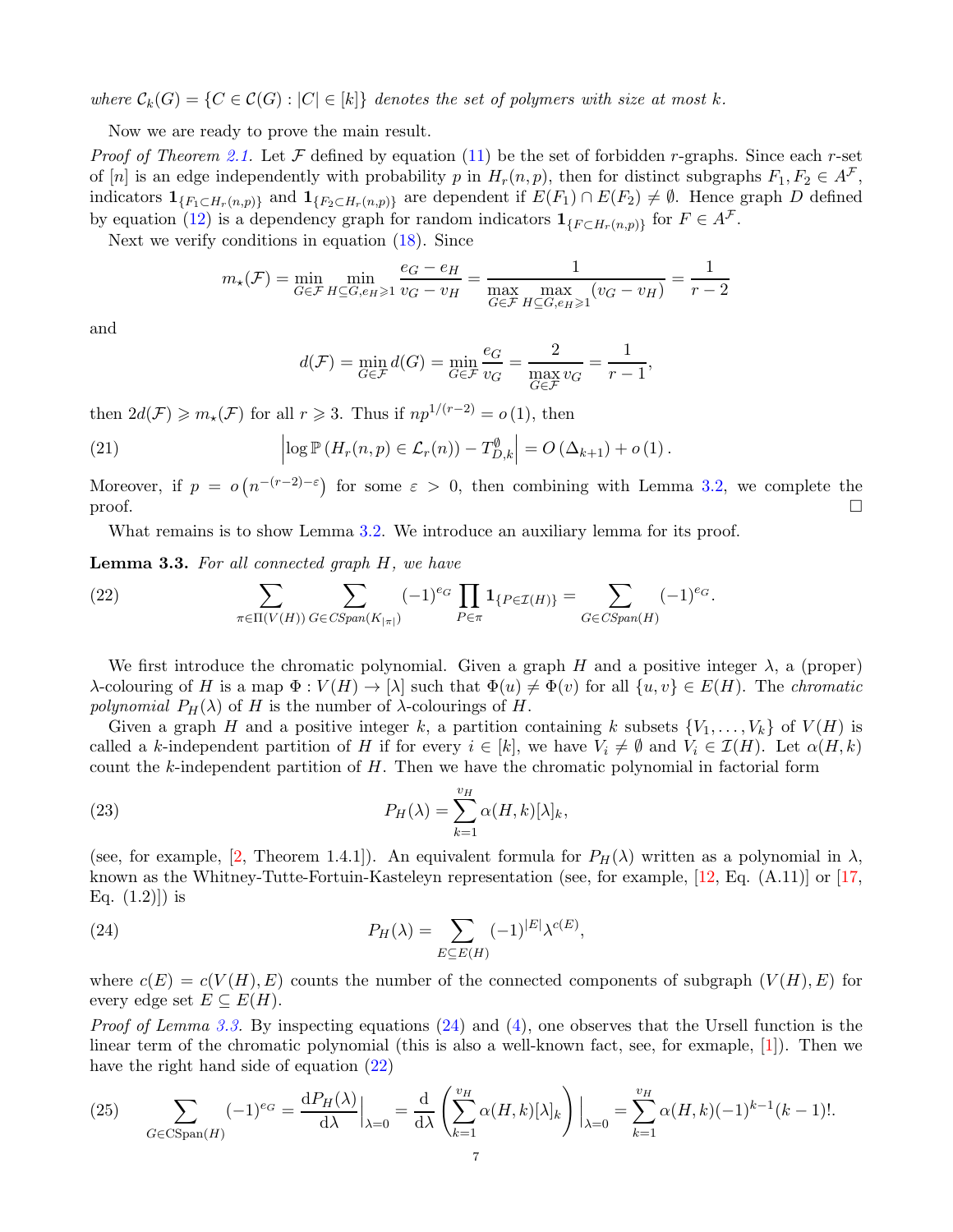Using the the combinatorial identity obtained before in [\(10\)](#page-3-2), the left hand side of equation [\(22\)](#page-6-0) can be rewritten as

<span id="page-7-0"></span>(26) 
$$
\sum_{\pi \in \Pi(V(H))} \sum_{G \in \text{CSpan}(K_{|\pi|})} (-1)^{e_G} \prod_{P \in \pi} \mathbf{1}_{\{P \in \mathcal{I}(H)\}} = \sum_{\pi \in \Pi(V(H))} (-1)^{|\pi|-1} (|\pi|-1)! \prod_{P \in \pi} \mathbf{1}_{\{P \in \mathcal{I}(H)\}}.
$$

Notice that the right hand side of equation [\(26\)](#page-7-0) is a sum of  $|\pi|$ -independent partition for any  $\pi \in \Pi(V(H))$ . Thus we have

$$
\sum_{\pi \in \Pi(V(H))} (-1)^{|\pi|-1} (|\pi|-1)! \prod_{P \in \pi} \mathbf{1}_{\{P \in \mathcal{I}(H)\}} = \sum_{k=1}^{v_H} \sum_{\pi \in \Pi(V(H)) : |\pi| = k} (-1)^{k-1} (k-1)! \prod_{P \in \pi} \mathbf{1}_{\{P \in \mathcal{I}(H)\}} = \sum_{k=1}^{v_H} \alpha(H,k) (-1)^{k-1} (k-1)!.
$$
\n(27)

<span id="page-7-1"></span>Then combining  $(25)$  and  $(27)$ , we complete the proof.

Proof of Lemma [3.2.](#page-5-2) From the cluster expansion, we have

$$
T_{G,k+1}^{\emptyset} = \sum_{i \in [k]} L_{G,i}^{\emptyset} = \sum_{\gamma \in \Gamma_{\emptyset}(G): ||\gamma|| \in [k]} \frac{\phi(\gamma)}{|\gamma|!} \prod_{C \in \gamma} (-1)^{|C|} \mu(C)
$$
  
\n
$$
= \sum_{\substack{(C_1, \dots, C_n) \in \Gamma_{\emptyset}(G) \\ \sum_{i \in [n]} |C_i| \in [k]}} \frac{1}{n!} \sum_{H \in \text{CSpan}(\mathbb{G}(C_1, \dots, C_n))} (-1)^{e_H} \prod_{i \in [n]} (-1)^{|C_i|} \mu(C_i)
$$
  
\n
$$
= \sum_{\substack{\{C_1, \dots, C_n\} \in \Gamma_{\emptyset}(G) \\ \sum_{i \in [n]} |C_i| \in [k]}} \sum_{H \in \text{CSpan}(\mathbb{G}(C_1, \dots, C_n))} (-1)^{e_H} \prod_{i \in [n]} (-1)^{|C_i|} \mu(C_i),
$$

<span id="page-7-2"></span>where the first summation in the last line is an abuse of notation, and denotes the summation over (unordered) sets of polymers. From the definition of joint cumulants, we get

$$
\sum_{C \in \mathcal{C}_k(G)} (-1)^{|C|} \kappa(C) = \sum_{C \in \mathcal{C}_k(G)} (-1)^{|C|} \sum_{\pi \in \Pi(C)} (-1)^{|\pi|-1} (|\pi|-1)! \prod_{P \in \pi} \mu(P)
$$

$$
= \sum_{C \in \mathcal{C}_k(G)} \sum_{\pi \in \Pi(C)} (-1)^{|\pi|-1} (|\pi|-1)! \prod_{P \in \pi} (-1)^{|P|} \mu(P).
$$

Combining with identity in [\(10\)](#page-3-2), it follows that

$$
\sum_{C \in \mathcal{C}_k(G)} (-1)^{|C|} \kappa(C) = \sum_{C \in \mathcal{C}_k(G)} \sum_{\pi \in \Pi(C)} \sum_{H \in \text{CSpan}(K_{|\pi|})} (-1)^{e_H} \prod_{P \in \pi} (-1)^{|P|} \mu(P).
$$

Fix an arbitrary polymer  $C \in \mathcal{C}_k(G)$ , for every partition  $\pi = \{P_1, \ldots, P_m\} \in \Pi(C)$ , by factorising into pairwise non-adjacent maximal connected subgraphs, with each induced by  $C_1, \ldots, C_n$  respectively, there exists a unique finest partition consisting of only polymers  $\pi' = \pi'(\pi) = \{C_1, \ldots, C_n\} \in \Pi(C)$  such that  $(p1)$   $n \geqslant m$ ,

- (p2) for all  $i \in [n]$ , we have  $C_i \in \mathcal{C}(G)$ , (p3)  $(C_1, \ldots, C_n) \in \Gamma_{\emptyset}(G)$ , and
- (p4)  $\prod_{P \in \pi} \mu(P) = \prod_{C \in \pi'} \mu(C)$ .

$$
\qquad \qquad \Box
$$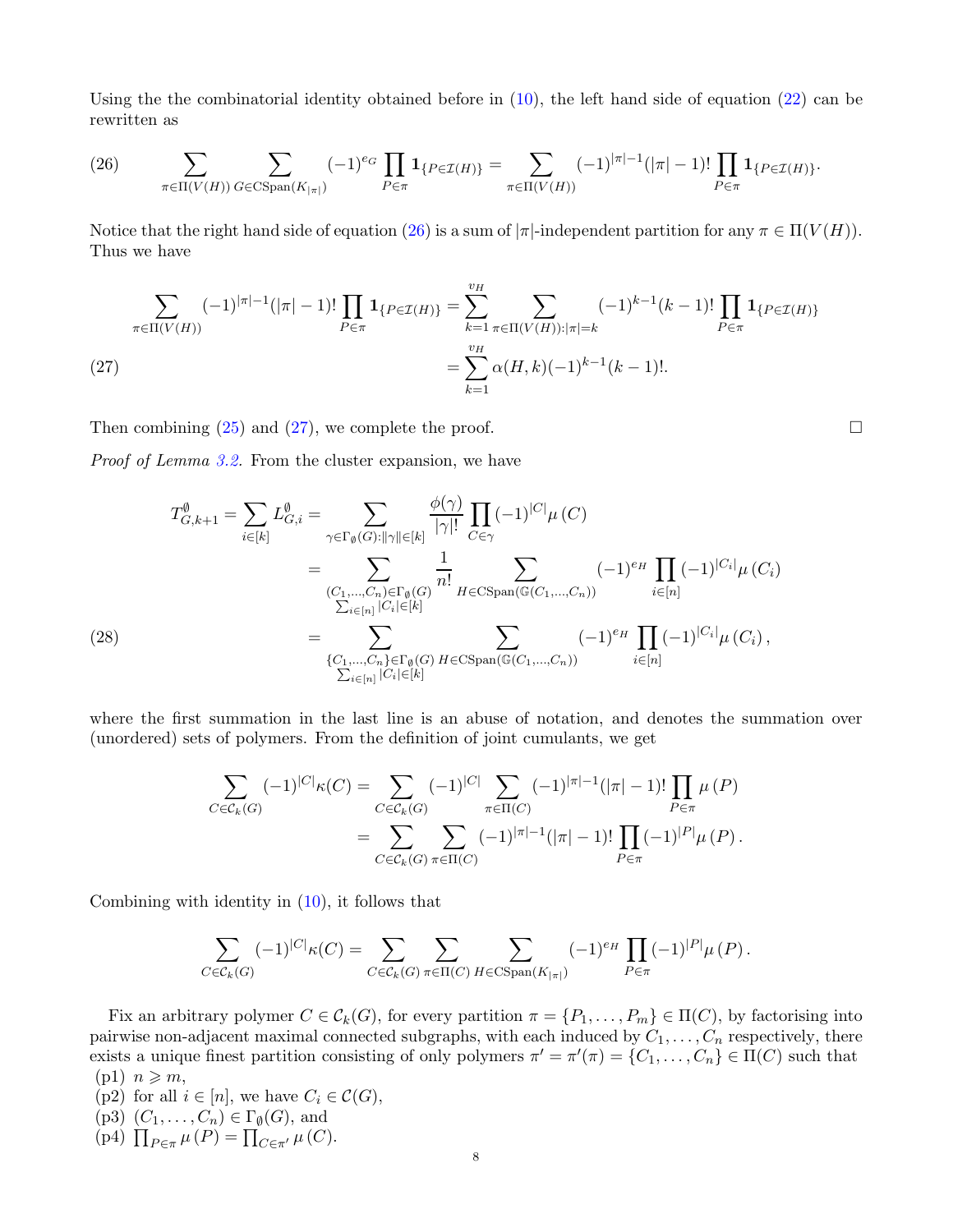

FIGURE 1. A polymer of size seven with a partition  $\{\{1,3\},\{2\},\{4,7\},\{5,6\}\}\$ and the corresponding polymer partition  $\{\{1\}, \{3\}, \{2\}, \{4\}, \{7\}, \{5, 6\}\}\$  such that  $\mu(1,3)\mu(2)\mu(4,7)\mu(5,6) = \mu(1)\mu(2)\mu(3)\mu(4)\mu(5,6)\mu(7).$ 

Then, we have

$$
\sum_{C \in \mathcal{C}_k(G)} (-1)^{|C|} \kappa(C) = \sum_{C \in \mathcal{C}_k(G)} \sum_{\pi \in \Pi(C)} \sum_{H \in \text{CSpan}(K_{|\pi|})} (-1)^{e_H} \prod_{C \in \pi'(\pi)} (-1)^{|C|} \mu(C)
$$
  
= 
$$
\sum_{C \in \mathcal{C}_k(G)} \sum_{\substack{\pi \in \Pi(C) \\ \pi'(\pi) = \{C_1, \dots, C_n\}}} (-1)^{e_H} \prod_{H \in \text{CSpan}(K_{|\pi|})} (-1)^{|H|} \prod_{i \in [n]} (-1)^{|C_i|} \mu(C_i).
$$

Since  $\Gamma_{\emptyset}(G)$  is the set of all clusters of G with pairwise disjoint polymers, we then rearrange the partitions according to their corresponding polymer partitions and have that

$$
\{\pi \in \Pi(C) : C \in \mathcal{C}_k(G)\} = \left\{\pi \in \Pi' : \{C_1, \ldots, C_n\} \in \Gamma_{\emptyset}(G) : \sum_{i \in [n]} |C_i| \in [k]\right\},\
$$

where

$$
\Pi' := \{ \pi \in \Pi(\cup_{i \in [n]} C_i) : \pi'(\pi) = (C_1, \dots, C_n) \}
$$

denotes the set of partitions of  $\cup_{i\in[n]} C_i$  for a given set of polymers  $\{C_1,\ldots,C_n\} \in \Gamma_{\emptyset}(G)$ . Hence

<span id="page-8-0"></span>(29) 
$$
\sum_{C \in \mathcal{C}_k(G)} (-1)^{|C|} \kappa(C) = \sum_{\substack{\{C_1, ..., C_n\} \in \Gamma_{\emptyset}(G) \\ \sum_{i \in [n]} |C_i| \in [k]}} \sum_{\pi \in \Pi'} \sum_{H \in \text{CSpan}(K_{|\pi|})} (-1)^{e_H} \prod_{i \in [n]} (-1)^{|C_i|} \mu(C_i).
$$

Note that we have

$$
\prod_{P \in \pi} (-1)^{|P|} \mu(P) = \prod_{i \in [n]} (-1)^{|C_i|} \mu(C_i)
$$

if and only if every element of the partition  $\pi \in \Pi'$  is an independent set of  $\mathbb{G}(C_1,\ldots,C_n)$ . Then by comparing equations [\(28\)](#page-7-2) and [\(29\)](#page-8-0), it suffices to show that for all  $(C_1, \ldots, C_n) \in \Gamma_{\emptyset}(G)$ ,

$$
\sum_{\pi \in \Pi'} \sum_{G \in \text{CSpan}(K_{|\pi|})} (-1)^{e_G} \prod_{P \in \pi} \mathbf{1}_{\{P \in \mathcal{I}(\mathbb{G}(C_1, \ldots, C_n))\}} = \sum_{H \in \text{CSpan}(\mathbb{G}(C_1, \ldots, C_n))} (-1)^{e_H},
$$

which follows from Lemma [3.3.](#page-6-0)

# 4 Computations for  $H_3(n,p)$

The goal of this section is to compute the terms in Theorem [2.1](#page-4-1) explicitly to prove Corollary [2.2.](#page-5-3)

Proof of Corollary [2.2.](#page-5-3) For 3-uniform hypergraphs, the forbidden hypergraph is on four vertices with a pair of 3-sets sharing two vertices, we call it a link. Then for random indicators of links, we construct the dependency graph  $D$  following equation [\(12\)](#page-4-0), such that two links are adjacent if and only if they share one hyperedge. A polymer  $C \in \mathcal{C}(D)$  of size k is a set of links  $\{F_1, \ldots, F_k\}$  whose induced subgraph in D is connected.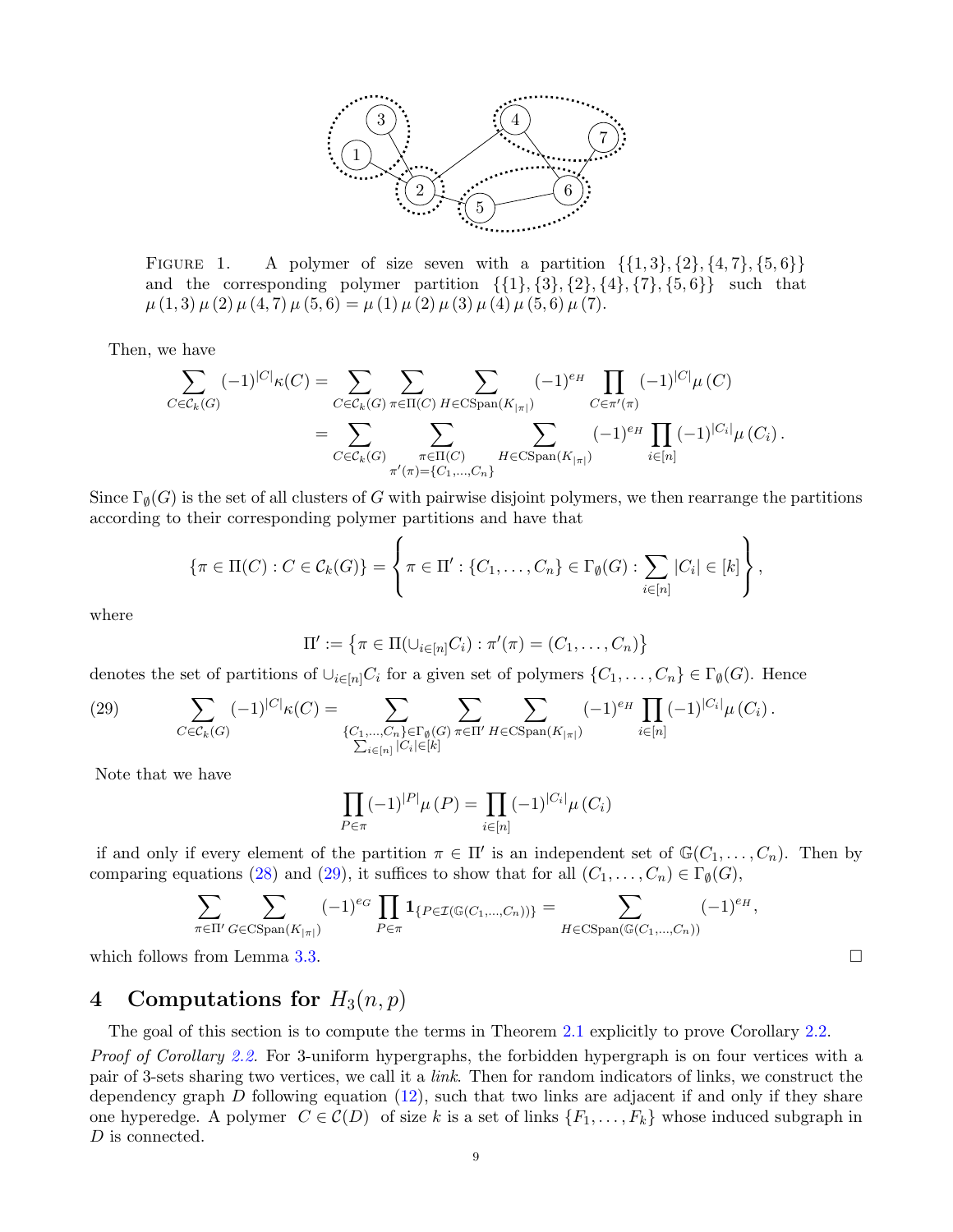We first enumerate all contributing non-isomorphic types of clusters, and compute value  $\phi(\gamma)(-1)^{||\gamma||}$  $\prod_{C\in\gamma}\mu(C)/|\gamma|!$  for each cluster type  $\gamma$ . Then we multiply each value with the size of the respective isomorphism class. More precisely, noting a cluster is a set of link sets, an isomorphism between two clusters  $\gamma_1, \gamma_2$  is a bijection between their vertices (the union of vertices in all links):  $\cup_{C \in \gamma_1} \cup_{F \in C} V(F) \to$  $\cup_{C\in\gamma_2}\cup_{F\in C}V(F)$ , which induces a bijection from the hyperedges of  $\gamma_1$  to the hyperedges of  $\gamma_2$ , and a bijection from the polymers of  $\gamma_1$  to the polymers of  $\gamma_2$ . An automorphism of a cluster is an isomorphism to itself. For each cluster  $\gamma \in \Gamma(D)$ , we consider the distinct copies of  $\gamma$  in the complete r-graph on n vertices by choosing all the vertices in  $\cup_{C \in \gamma_1} \cup_{F \in C} V(F)$  from [n] (ordered selections without repetition), and every element of  $\Gamma(D)$  isomorphic to  $\gamma$  is counted once for every automorphism of  $\gamma$ .

Now, we compute the terms in [\(14\)](#page-4-1) for  $p = o(n^{-7/5})$  explicitly.

(c1) Clusters  $\gamma$  such that  $\|\gamma\| = 1$ .

There is only one cluster type, a single forbidden link, namely, a hypergraph with two hyperedges intersecting in two vertices.



Thus, we have that

$$
L_{D,1}^{\emptyset} = -\sum_{C \in \mathcal{C}(D): |C| = 1} \mu(C) = -\frac{[n]_4 p^2}{4} = -\frac{1}{4}n^4 p^2 + \frac{3}{2}n^3 p^2 + o(1).
$$

(c2) Clusters  $\gamma$  such that  $\|\gamma\| = 2$ .

There are two cluster types: one polymer of size two, and two polymers of size one, namely, one polymer consisting of two edge-sharing forbidden links, or two edge-sharing polymers with each being a single forbidden link. Also note that for any two (not necessarily distinct) polymers  $(C_i, C_j) \in \mathcal{C}(D)^2$  such that  $C_i \sim C_j$ , we have that  $\mathbb{G}(C_i, C_j) = K_2$ , thus  $\phi(C_i, C_j) = -1$ .



Therefore, we get

$$
L_{D,2}^{\emptyset} = \sum_{\gamma \in \Gamma_{\emptyset}(D): ||\gamma|| = 2} \frac{\phi(\gamma)}{|\gamma|!} (-1)^{||\gamma||} \prod_{C \in \gamma} \mu(C)
$$
  
= 
$$
\sum_{C \in \mathcal{C}(D): |C| = 2} (-1)^{|C|} \mu(C) + \sum_{\substack{(C_1, C_2) \in \Gamma_{\emptyset}(D) \\ |C_1| = |C_2| = 1}} -\frac{1}{2} (-1)^2 \mu(C_1) \mu(C_2)
$$
  
= 
$$
\frac{[n]_5 p^3}{2} + \frac{[n]_5 p^3}{4} + \frac{[n]_4 p^3}{2} - \frac{[n]_5 p^4}{4} = \frac{3}{4} n^5 p^3 + o(1).
$$

(c3) Clusters  $\gamma$  such that  $\|\gamma\| = 3$ .

We only focus on one cluster type: one polymer of size three, namely, one polymer consisting of three edge-sharing forbidden links, since if the cluster is formed by more then one polymer, then it must be extended from clusters  $\gamma$  such that  $\|\gamma\| = 2$  and more than one polymer, which are already asymptotically negligible.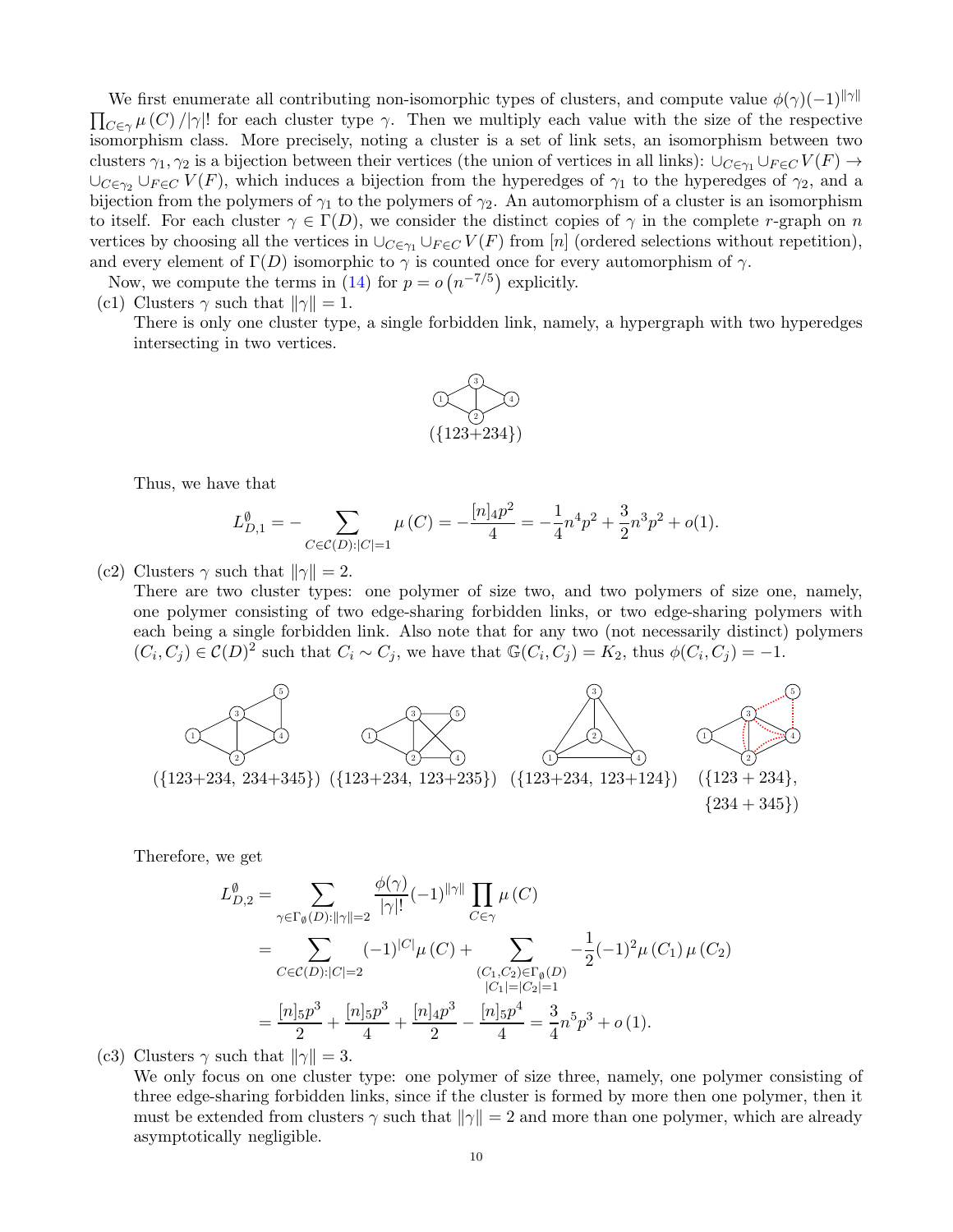

Hence, we have that

$$
L_{D,3}^{\emptyset} = \sum_{\gamma \in \Gamma_{\emptyset}(D): ||\gamma|| = 3} \frac{\phi(\gamma)}{|\gamma|!} (-1)^{||\gamma||} \prod_{C \in \gamma} \mu(C)
$$
  
= 
$$
\sum_{C \in \mathcal{C}(D): |C| = 3} (-1)^{|C|} \mu(C) + O(n^4 p^3) + O(n^5 p^4)
$$
  
= 
$$
-\frac{[n]_5 p^3}{2 \times 3!} - \frac{[n]_6 p^4}{2} - \frac{[n]_6 p^4}{2} - \frac{[n]_6 p^4}{3!} - \frac{[n]_6 p^4}{2} - [n]_6 p^4 - \frac{[n]_6 p^4}{2 \times 3!} - \frac{[n]_6 p^4}{2 \times 2} + o(1),
$$

where the last row of the types of polymers are of contribution  $O(n^4p^3) = o(1)$ . (c4) Clusters  $\gamma$  such that  $\|\gamma\| = 4$ .

As before, we only focus on one cluster type: one polymer of size four, since clusters with more than one polymer contribute negligibly.



We then have

$$
L_{D,4}^{\emptyset} = \sum_{\gamma \in \Gamma_{\emptyset}(D): ||\gamma|| = 4} \frac{\phi(\gamma)}{|\gamma|!} (-1)^{||\gamma||} \prod_{C \in \gamma} \mu(C) = \frac{[n]_6 p^4}{2 \times 2} + \frac{[n]_6 p^4}{2 \times 8} + \frac{[n]_6 p^4}{2} + o(1).
$$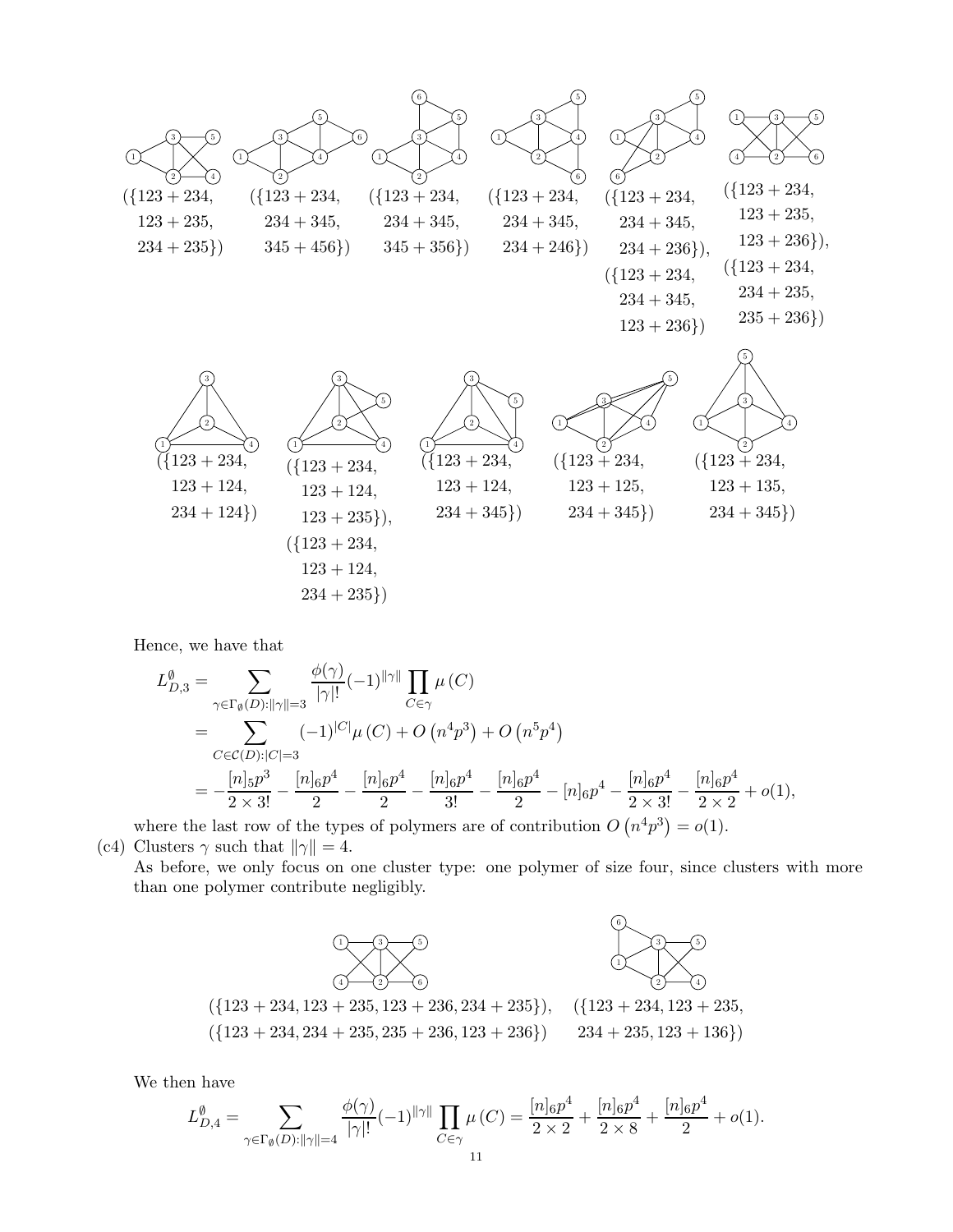(c5) Clusters  $\gamma$  such that  $\|\gamma\| \in \{5, 6\}.$ 



Then we have

$$
L_{D,5}^{\emptyset}+L_{D,6}^{\emptyset}=\sum_{\gamma\in \Gamma_{\emptyset}(D): ||\gamma||\in \{5,6\}}\frac{\phi(\gamma)}{|\gamma|!}(-1)^{||\gamma||}\prod_{C\in \gamma}\mu\left(C\right)=-\frac{[n]_6p^4}{2\times 2\times 2}+\frac{[n]_6p^4}{2\times 4!}+o(1).
$$

Since there is a finite number of types of polymers with size seven, we thus have  $\Delta_7(D) = o(1)$ . Hence, we ignore the remaining terms by equation [\(13\)](#page-4-3). Adding up the contributing terms for  $p = o(n^{-7/5})$ gives the asymptotic probability of  $H_3(n, p)$  being linear in Corollary [2.2.](#page-5-3)

#### 5 Concluding remarks

We have shown that the truncation of the cluster expansion series gives the asymptotic linearity of binomial random hypergraphs. The analysis of the truncation utilised results in [\[14\]](#page-12-8), which exploit the correlation among random variables and rely heavily on FKG inequality. It would be interesting to investigate whether this is necessary for the truncation. Alternative ways of handling truncation that are commonly used include establishing the absolute convergence of the series via the Kotecky-Preiss criterion  $[11]$ , for example, see  $[5, 10]$  $[5, 10]$ .

It also would be interesting to investigate whether the cluster expansion series also gives the linearity of random hypergraphs with given number of edges. However, in that case, all graph-dependent indicators are dependent, and the only valid dependency graph for them is the complete graph. In this case, we may need to modify the method by incorporating the notion of weak dependence, see, for example, [\[6\]](#page-11-6).

### Acknowledgements

The author sincerely thanks Brendan McKay for significant help, including checking answers via numerical simulations, providing his computational results, pointing out calculation errors, and many email discussions. The author would like to thank his supervisor Nick Wormald for introducing the problem, many critical discussions, and comments. The author also thanks Will Perkins for critical discussions on the cluster expansion. The author is sincerely grateful to an anonymous referee for carefully reading the manuscript, pointing out errors, and providing invaluable comments and suggestions, which lead to a substantial improvement of the presentation and quality.

### References

- <span id="page-11-4"></span>[1] Abdelmalek Abdesselam, Aldo Procacci, and Benedetto Scoppola. Clustering bounds on n-point correlations for unbounded spin systems. *Journal of Statistical Physics*, 136(3):405–452, 2009.
- <span id="page-11-3"></span><span id="page-11-2"></span>[2] Fengming Dong, Khee-Meng Koh, and Kee L Teo. *Chromatic polynomials and chromaticity of graphs*. World Scientific, 2005.
- [3] Paul Erdős and László Lovász. Problems and results on 3-chromatic hypergraphs and some related questions. *Infinite and finite sets*, 10(2):609–627, 1975.
- <span id="page-11-0"></span>[4] Sacha Friedli and Yvan Velenik. *Statistical mechanics of lattice systems: a concrete mathematical introduction*. Cambridge University Press, 2017.
- <span id="page-11-5"></span>[5] Tyler Helmuth, Will Perkins, and Guus Regts. Algorithmic Pirogov–Sinai theory. *Probability Theory and Related Fields*, 176(3):851–895, 2020.
- <span id="page-11-6"></span>[6] Mikhail Isaev, Igor Rodionov, Rui-Ray Zhang, and Maksim Zhukovskii. Extremal independence in discrete random systems. *arXiv preprint arXiv:2105.04917*, 2021.
- <span id="page-11-1"></span>[7] Svante Janson. Normal convergence by higher semiinvariants with applications to sums of dependent random variables and random graphs. *The Annals of Probability*, 16(1):305–312, 1988.